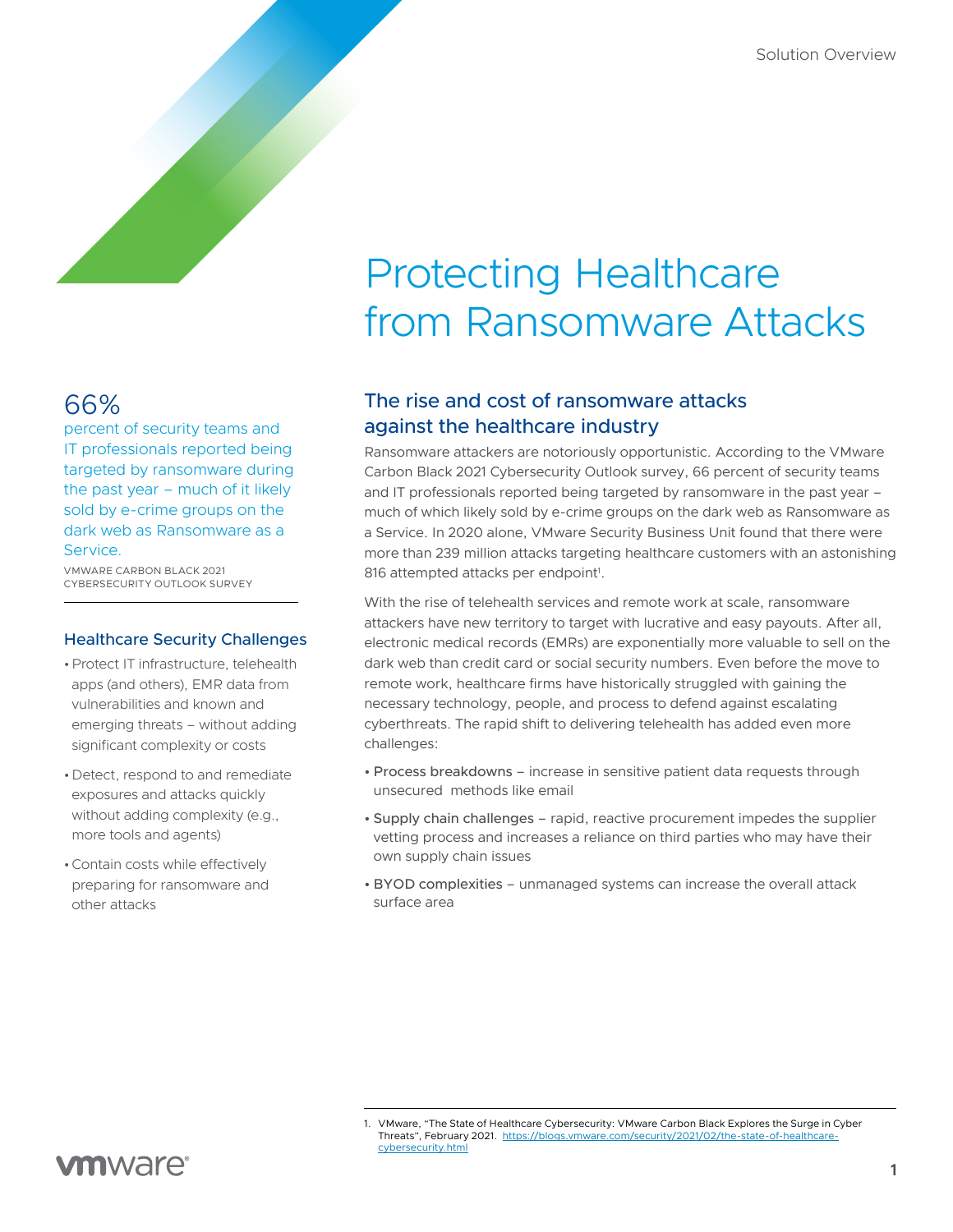#### VMware Security Business Unit

- •Embraces NIST and CISA frameworks for ransomware protection
- •Participates in MS-ISAC and other information sharing organizations
- •Serves over 30,000 customers worldwide

"VMware solutions are the central nervous system of our IT infrastructure, enhancing our digital parameters and enabling us to deliver quality care. They have allowed us to run business-critical applications, and seamlessly transition from a siloed IT setup to a virtualized one."

DR. SANDEEP GANNI CHAIRMAN, GSL GENERAL HOSPITAL AND MEDICAL COLLEGE (SOURCE: [GSL GENERAL HOSPITAL & MEDICAL](https://www.vmware.com/content/dam/digitalmarketing/vmware/en/pdf/customers/vmw-gsl-casestudy.pdf)  [COLLEGE CASE STUDY](https://www.vmware.com/content/dam/digitalmarketing/vmware/en/pdf/customers/vmw-gsl-casestudy.pdf))

"Collateral damage in the cyber sense is very real. We're seeing critical infrastructure increasingly become a top target for cybercriminals who are using ransomware to ensure profitability and cause mass disruption. It's time for organizations to fight back."

Rick McElroy, Principal Cybersecurity Strategist at VMware (Source: ["Disrupting Ransomware and Dismantling the Cybercrime Ecosystem](https://blogs.vmware.com/security/2021/06/disrupting-ransomware-and-dismantling-the-cybercrime-ecosystem.html)")

# Lack of security visibility increases ransomware risks for the healthcare sector

With a distributed workforce, IT security teams in healthcare firms lack the visibility they need to spot unusual and unauthorized activity that could signal ransomware in the environment. The ability to quickly pinpoint the initial stages of a ransomware attack or isolate any compromised hosts is essential. After all, disrupting the attack **before** an attacker can establish a foothold and start the encryption process, is optimal. Despite cybersecurity concerns being top of mind for hospital administrators and board members, a healthcare firm's primary charter is providing quality care to patients rather than implementing and managing complex cybersecurity technologies. The challenge is finding the right partner, one who can work to deliver granular security visibility and control without complexity.

### Proactive security with VMware Carbon Black

VMware Carbon Black Cloud protects healthcare organizations against ransomware scenarios even for systems accessing and processing sensitive patient data. It integrates across your existing controls as well as tools within the VMware technology portfolio. First, VMware Carbon Black Cloud detects and alerts on known malicious IP addresses to prepare IT teams that their hospitals or clinical systems may be being targeted by a ransomware attacker. Second, VMware Carbon Black Cloud can block all unapproved USB mass storage devices or only enable the USB drive on certain devices (e.g., in-house clinician PCs). Finally, VMware Carbon Black Cloud will identify malicious IP addresses, and if the attacker copies their tools and ransomware to the endpoint they are connected to, then VMware Carbon Black Cloud will stop destructive actions early in the kill chain.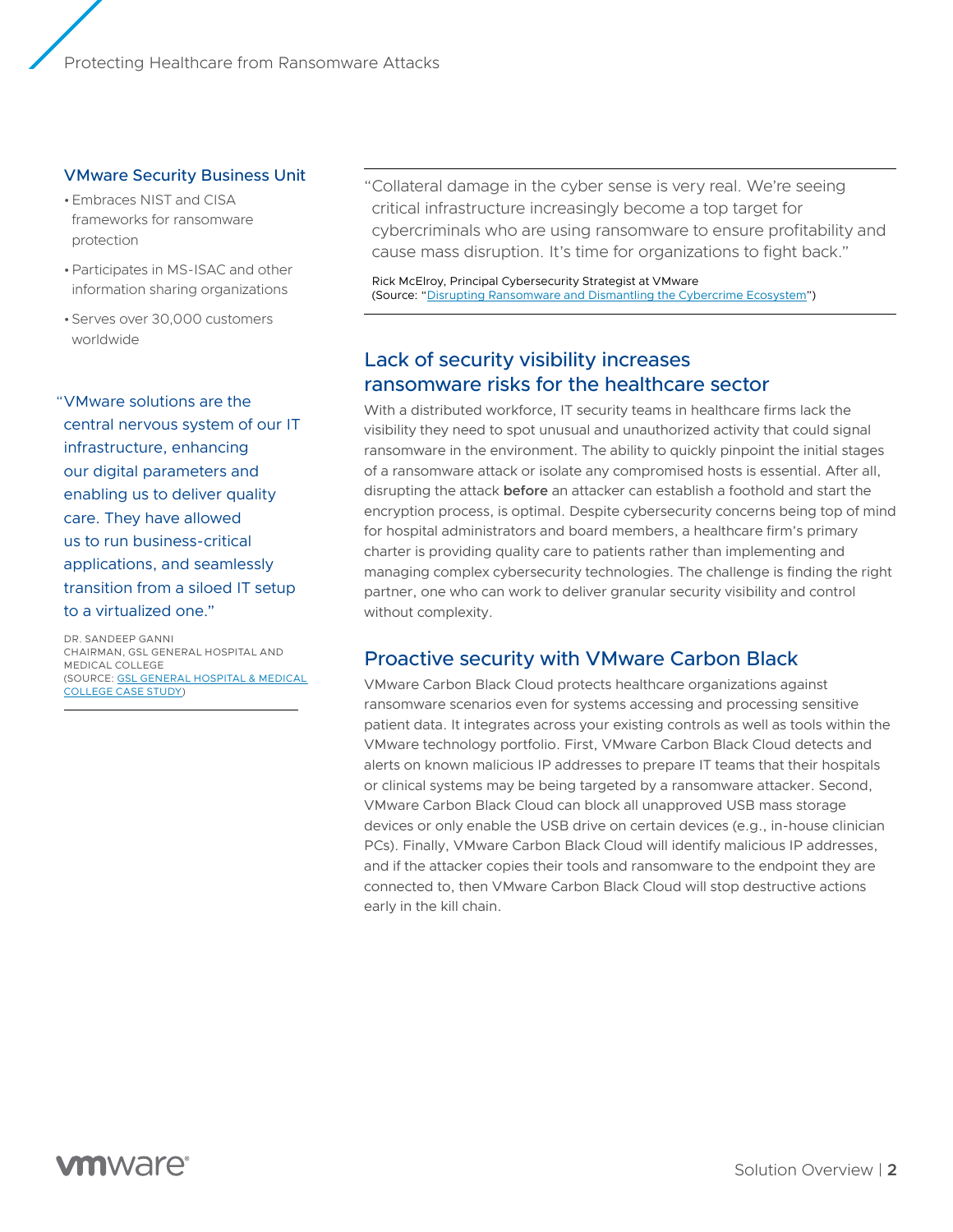#### Benefits for healthcare customers

- •Extend your security staff with dedicated Strategic Success Manager and Technical Assessment Methodology (TAM)
- •Access comprehensive threat intelligence, and global industry knowledge
- •Experience a flat learning curve for rapid, distributed deployments
- •Gain a deep understanding of workload, cloud, network, and endpoint security
- •Reduce the time required to complete compliance audits
- •Securely store 30 days of data retention and 180 days of alert retention
- •Reduce mean time to recovery (MTTR) and administrative overhead
- Increase security efficiency, while eliminating alert fatigue
- •Ease manageability with agentless workload security

#### VMware Carbon Black use cases

- Implement Zero Trust with fewer tools and silos
- •Consolidate vendors and tool consolidation
- •Gain shared security visibility and context across security, IT, and development teams
- Integrate easily using robust APIs and third-party integrations
- •Scale incident response with confidence, speed, and accuracy with threat intelligence from VMware Threat Analysis Unit (TAU) and context-aware security features



# Ransomware prevention, detection, and response without the complexity

Whether large or small, resource-strapped IT teams at healthcare organizations require security controls that can reduce the attack surface, while also being able to quickly detect a ransomware attack in progress, remediate, investigate, and recover. Unfortunately, many solutions are overly complex, difficult to implement and manage over time, or worse – they lack critical functionality.

Instead, healthcare companies can use VMware Carbon Black's NextGen AV to identify behavior consistent with a ransomware attack and prevent it from executing. Additionally, our Endpoint Detection and Response (EDR) capabilities enable teams to accurately discern between a false positive and a credible threat. IT teams who need additional support can extend their security staff with our Managed Detection service for alert triage and console management. As a testament to our EDR market leadership, many leading Incident Response (IR) firms choose VMware Carbon Black for our deep forensic analysis capabilities and ransomware detection and remediation.

# The power of the cloud

The VMware Carbon Black Cloud is a cloud-native endpoint protection platform (EPP) that combines the intelligent system hardening and behavioral prevention needed to keep emerging threats at bay, using a single lightweight agent and an easy-to-use console. Leveraging the power of the cloud, we analyze more than 500B events per day across millions of global endpoints, helping you stay ahead of emerging attacks.

# Simplicity and deep granularity are not mutually exclusive

Alternative EDR, NGAV, and workload security platforms lack the data breadth and policy granularity offered by VMware Carbon Black Cloud. With our solution, healthcare organizations can consolidate ransomware protection while also benefit from rich data retention policies and fast and flexible deployment – without being overly complex to manage over time.